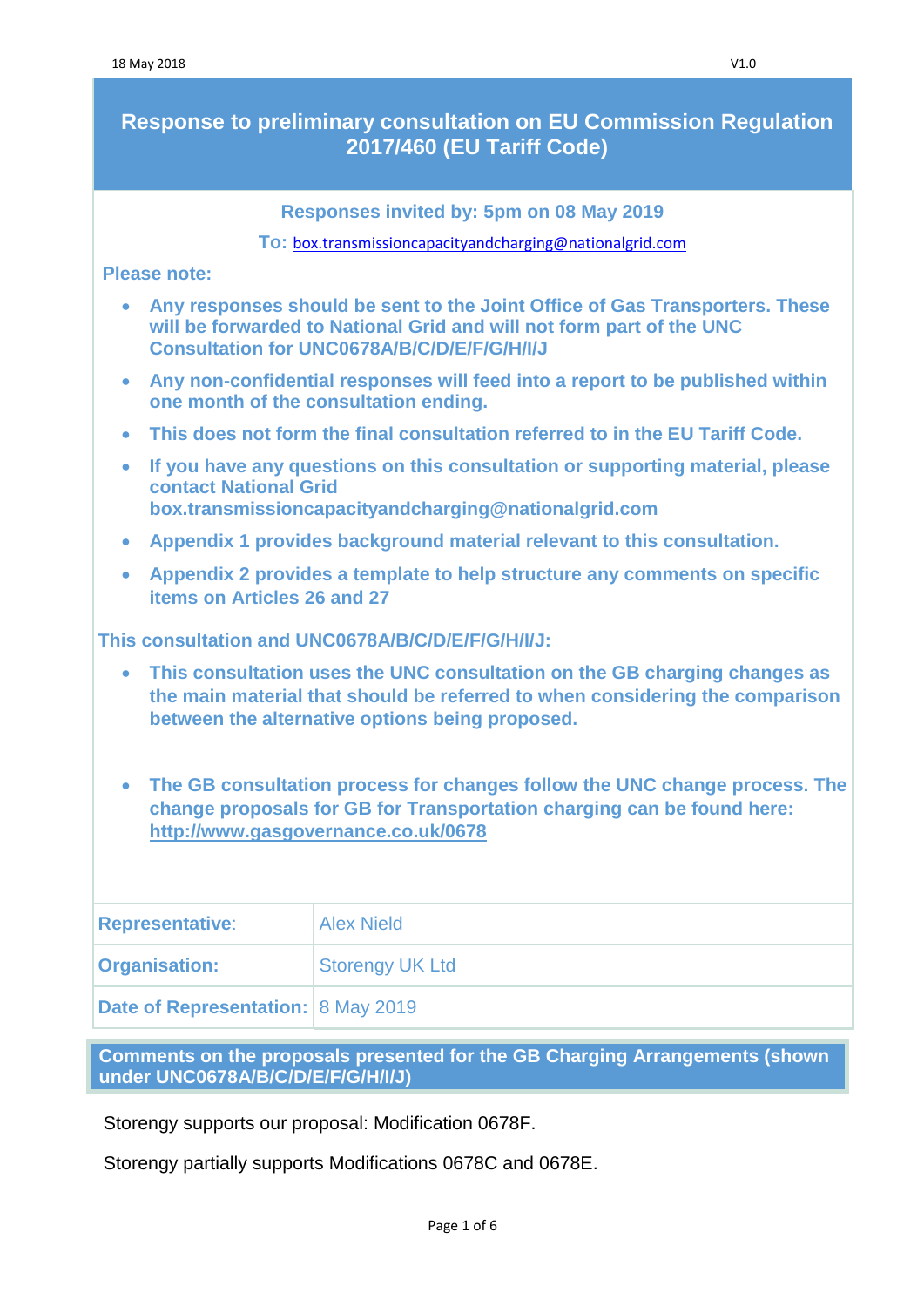The Modification 0678C/0678E/0678F proposals all show some recognition of the benefits that storage facilities provide to the industry and the network by incorporating a storage discount of 80% rather than the minimum discount specified by TAR NC. Although this is still not an ideal solution, as it represents some cross subsidy from Storage facilities to other users of the transmission network, the higher discount helps to limit the detrimental impact of 0678 on storage facilities and ultimately on the wider industry. Although this proposal will still place some limitations on storage facility utilisation from higher costs for moving gas, we believe that it will still allow storage facilities to utilise sites to provide flexibility to the market and help to minimise cost impacts to the end user. The document detailing the method and calculations for determining the 80% discount can be found at the following link: <https://www.gasgovernance.co.uk/index.php/0678> (NTS Charging Review: setting a tariff discount for storage (GSOG WWA))

In addition to the storage discount the Modification 0678C/0678E/0678F proposals include an exemption to revenue recovery charges for all storage network capacity, again minimising the cost and detrimental impacts on storage facilities, and ultimately the wider industry. This maintains the current storage capacity exemption from revenue recovery charges as previously recommended by Ofgem and is consistent with the requirement to avoid double charging, as well as removing additional costs to storage through the transfer of network capacity to customers in proposals 0678/0678A/0678B/0678D/0678G/0678H/0678I/0678J. At present storage facilities rely on transferring network capacity to customers for them to use the facility, and in all but proposals 0678C/0678E/0678F this would result in storage capacities incurring additional revenue recovery costs.

Our Modification 0678F proposal also includes a capacity surrender process for those parties who acquired capacity in the two 2018 Quarterly System Entry Capacity (QSEC) auctions, as parties taking part in these auctions were not notified that contract prices for any capacity acquired at the auction may be subject to change. With all proposals now proposing to have floating prices for these contracts, we feel that a surrender process would provide a fair option for affected parties to be able to either accept the new prices or withdraw from the contracted commitments. Please see Storengy' early representation raising our concerns with regards to the change in pricing terms for contracts acquired between April 2017 and the effective date for proposals:

<https://www.gasgovernance.co.uk/index.php/0678/Reps> (Initial Representation Storengy 0678).

**Please provide below any comments on the content of this consultation, supporting documents and any comments specific to Article 26 or 27**

Storengy believes that there has not been significant analysis and investigation of the impacts of these proposals carried out, or justification of the changes are being proposed. There has been little investigation into the impacts of changes at individual connection points, and the likely secondary impacts on the industry and end consumer.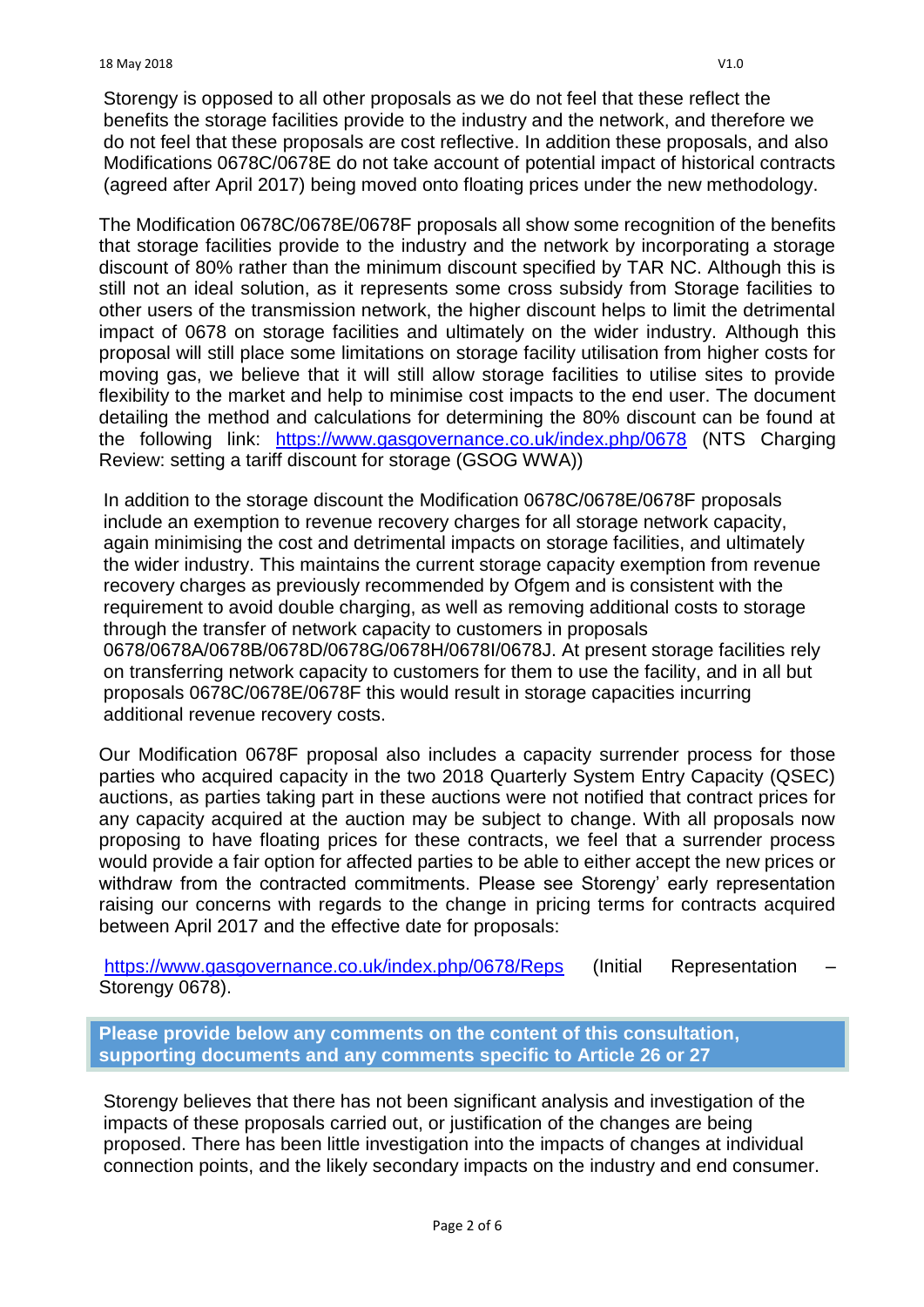With the short timescales much of the analysis undertaken has focused on the top line price changes for Entry and Exit Capacity to the NTS, and included very high level assumptions (eg. no change in booking levels or behaviour). This has meant that very little consideration has been given to the secondary impacts of the changes on consumers and industry participants; and therefore the impacts on consumer bills, reliability of supply, market flexibility, market/business behaviours, and business operational feasibility. These areas need further review and consideration prior to the implementation of any major changes to the industry and capacity charging.

Storengy recommends that a full independent impact assessment, modelling, and analysis of all options is carried out prior to any changes being decided.

**Please provide below any specific comments or observations you wish to highlight to help facilitate updates in preparing the final consultation as outlined in the EU Tariff Code**

All of the current proposals go far beyond both current and proposed requirements needed to meet EU and ACER legislation. The implementation of any of the proposals will see the UK implementing, across all Entry and Exit Points, an EU regulation that was mostly affecting the charging at IPs. Storengy believes that an option solely meeting the minimum requirements of EU TAR should be considered and accessed against current proposals.

### Higher Costs for Storage Facilities

All of the current proposals will see the costs for storage facilities increase significantly, with some proposals making it difficult for storage operations to remain viable.

As well as paying higher costs for capacity, there are expected to be a wide range of secondary effects.

Reduced movement of gas – sites will look to minimise costs by reducing the cycling and movement of gas, leading to reduced flexibility in the marketplace, and reduced support for resolving supply and demand mismatches. This is likely to lead to a higher need for network balancing by National Grid, and/or incentives for the market to balance supply and demand.

Higher price triggers for buying and selling of gas – with higher costs, higher revenues are required, and therefore more significant prices signals from high and low prices will be needed before gas is moved. This will result in much higher volatility of prices, higher risks for the industry, and ultimately these costs will result in both higher costs and risks being passed on to the consumer.

Less investment in storage facilities – with a low level of gas storage capacity available in the UK in comparison to the rest of Europe, storage capacity is likely to continue on a downward trend, as storage businesses become less viable. Again, higher costs require higher revenues to make businesses viable, and therefore other markets will become more attractive to investors. This will see minimal investment in new projects and facilities, and less spending in maintaining existing facilities, leading to a steady decline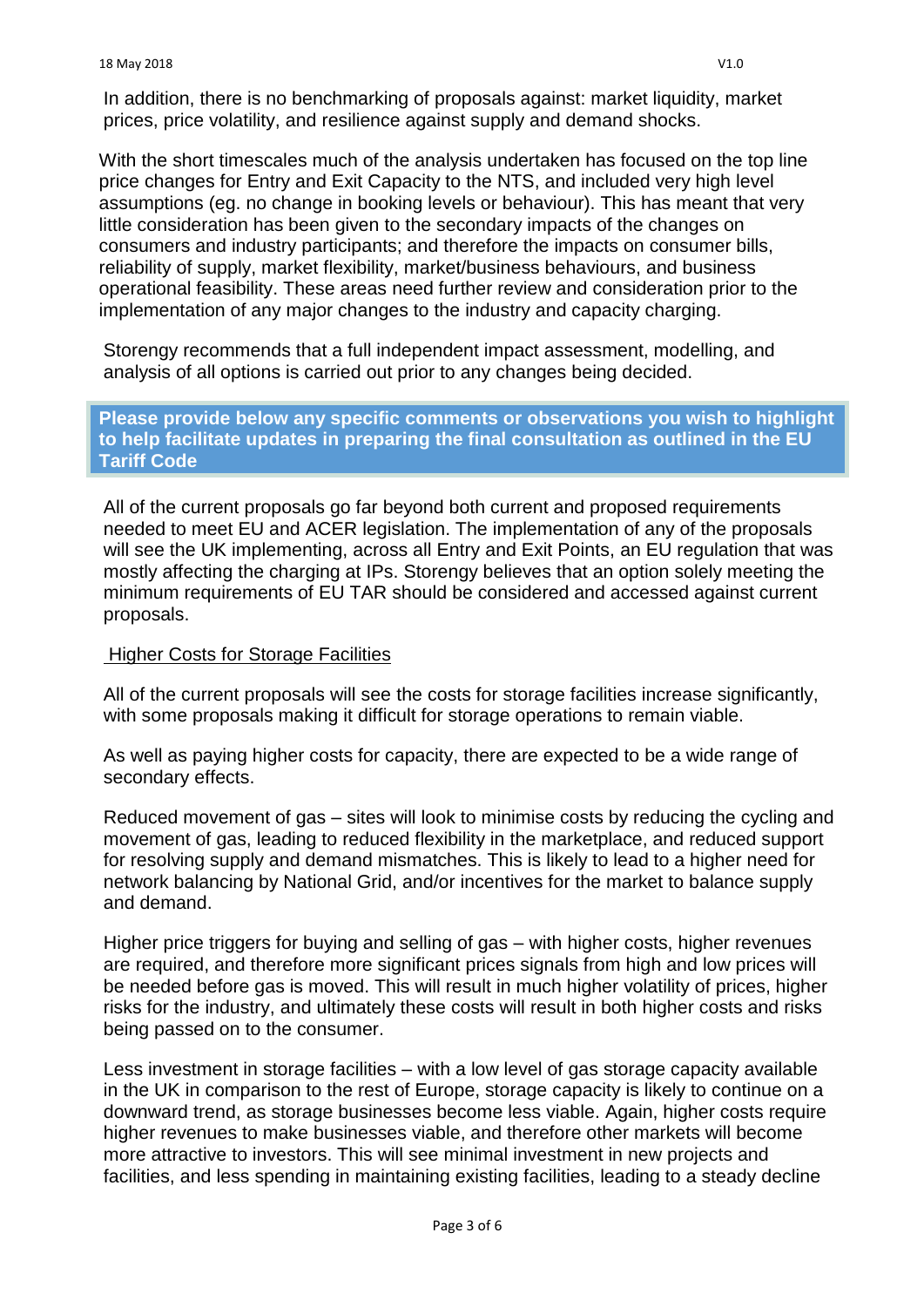of gas storage in the UK, and increased reliance on just in time imports such as less reliable and more expensive LNG and Interconnector supplies.

Reduced security of supply – although storage facilities are likely to continue to provide an emergency supply of gas in the short term, as facilities decline this storage capacity is expected to steadily reduce over time, leading to a higher risk of gas shortages at peak times. Although some of this may be offset by imports, this is less likely to be delivered in a timely manner, with storage facilities able to deliver gas quickly and direct to the network.

Loss of competitiveness for UK storage sites – as well as the increased costs and more restricted movement of gas for storage sites we will see UK storage become less competitive with European counterparts resulting in a higher reliance in imported flexibility. With margins at UK storage sites already squeezed by extremely high business rates, the higher capacity costs simply inflates a problem that is already causing concern for the UK market. Again, the movement towards storing gas on the continent is likely to see increases in longer term costs, and time lag in being able to deliver gas to the market when it is needed, and a high reliability on other markets to support the UK, even when their own home markets need their support.

### Revenue Recovery Charges

All of the current proposals allow Existing storage contracts to be exempt from revenue recovery charges. However, with most of these proposals this exemption is lost if the capacity is traded. This again presents an additional expense to storage, as storage facilities have previously bought NTS Entry capacity to enable the facilities to be fully utilised by customers, and currently rely on being able to transfer this capacity to customers at cost to enable them to manage their storage products. Again, this presents an additional cost going forwards, and provides a further obstacle for storage facilities providing services to the wider industry.

At present only Modifications 0678C/0678E/0678F provide storage facilities with full exemption from revenue recovery charges for existing contracts, and these three modifications provide exemption for storage for all (existing and new) contracts.

### Move to Floating Prices for Historic Capacity Agreements

Under previous proposals for Modification 0621, all capacity contracts agreed prior to the Effective Date would be charged at the prices previously agreed. However, under the new proposals for Modification 0678, only capacity contracts agreed prior to April 2017 will receive this protection, and have their historically agreed prices honoured. For the Modification 0678 proposals, all capacity contracts agreed between April 2017 and the Effective Date will move to floating prices and be charged under the prices calculated for the new methodology.

Storengy has previously raised concerns about this change of treatment and change to terms for contracts that were entered into historically and in good faith, <https://www.gasgovernance.co.uk/index.php/0678/Reps> (Initial Representation – Storengy 0678). Although some reference to the possibility of changing prices was published for the capacity auctions held in 2017 and 2019, no warning of this was given for the two QSEC auctions held in 2018. Therefore Storengy believes that any parties acquiring capacity in the 2018 auctions could not have expected the price of capacity acquired to change from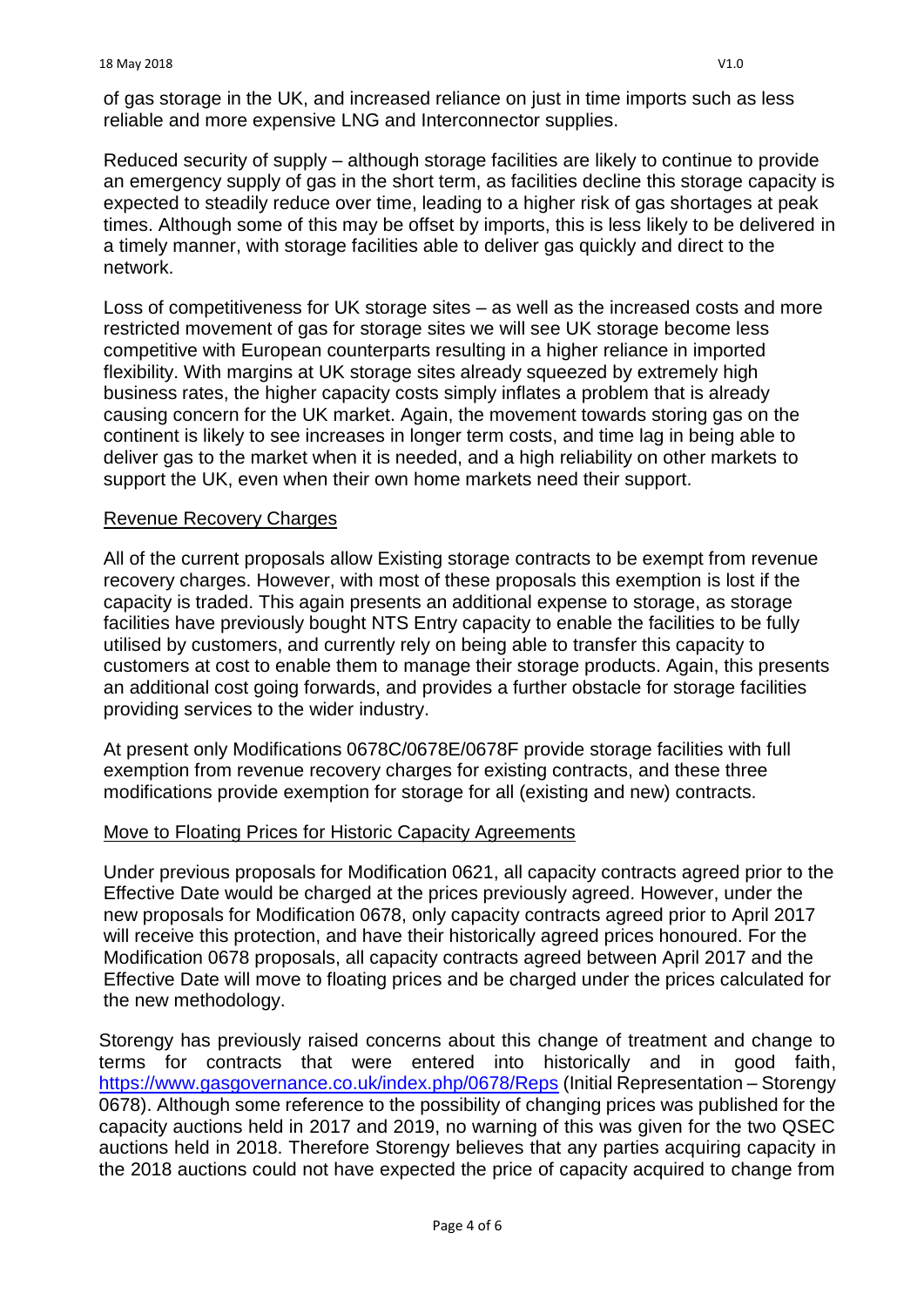that agreed at the auctions, and would have entered the contracts in good faith on this basis. Under current forecasts for Modification 0678, this change in price will see the total cost of capacity acquired in the 2018 QSEC auctions increase to almost five times the cost originally agreed at the auction, with capacity acquired at some of the connection points increasing to almost one hundred and fifty times the costs previously agreed and committed to. This is clearly a huge difference in cost compared to what parties would have originally expected to pay, and may have led to completely different investment decisions being made had this been known at the time of the auctions.

To try to alleviate the potential problems caused by this vast increase in the prices as a result of moving to floating prices, Storengy has proposed to introduce a capacity surrender process for the affected contracts. This will allow affected parties to surrender all or part of these contracts should prices change by a significant amount for the period to which the capacity has been acquired for, which no ongoing commitment or charge for the capacity surrendered. This should allow parties to re-assess their original investment decisions in relation to the increased costs, rather than being forced to pay inflated costs that would have made the investment decisions unviable, and which could potentially lead parties to problems in paying the charges and/or making affected parties uncompetitive in the marketplace.

### Move to Short-term Capacity Booking

To minimise costs storage facilities will look to purchase capacity short-term to better match needs, rather than buying capacity long-term in bulk to ensure that it is available whenever needed. Under the current capacity allocation methods this may see capacity cut-back at storage points in the longer term as there are no long term booking signals to indicate that the capacity is required. This combined with the higher costs will all serve to limit the operations of storage facilities, resulting in further under-utilisation, and again putting into question their longer term viability.

In addition to the impacts on storage operation, the movement towards short-term capacity booking will also generate the need for new upgrades and expenditure on IT systems. Current capacity booking systems, and matching processes are designed for long term bookings in a less flexible market. At present the booking systems of Xoserve and National Grid are not ready to move towards short-term booking, and significant investment and development time will be needed to revamp these booking systems, and to automate matching processes to focus on high levels of within day and day ahead gas booking. Current systems are designed to support options to flow with low premiums (capacity fee) and high strike price (commodity fee), whereas current proposals will move towards options with high premiums (capacity) and low strike price (commodity).

Further details of the benefits provided to the industry and the network by storage facilities, and the impacts of the current proposals on storage facilities can be found in Storengy' supporting paper at the following link:

<https://www.gasgovernance.co.uk/index.php/0678/Analysis> (GCR Gas Storage Benefits Analysis Document v1.3)